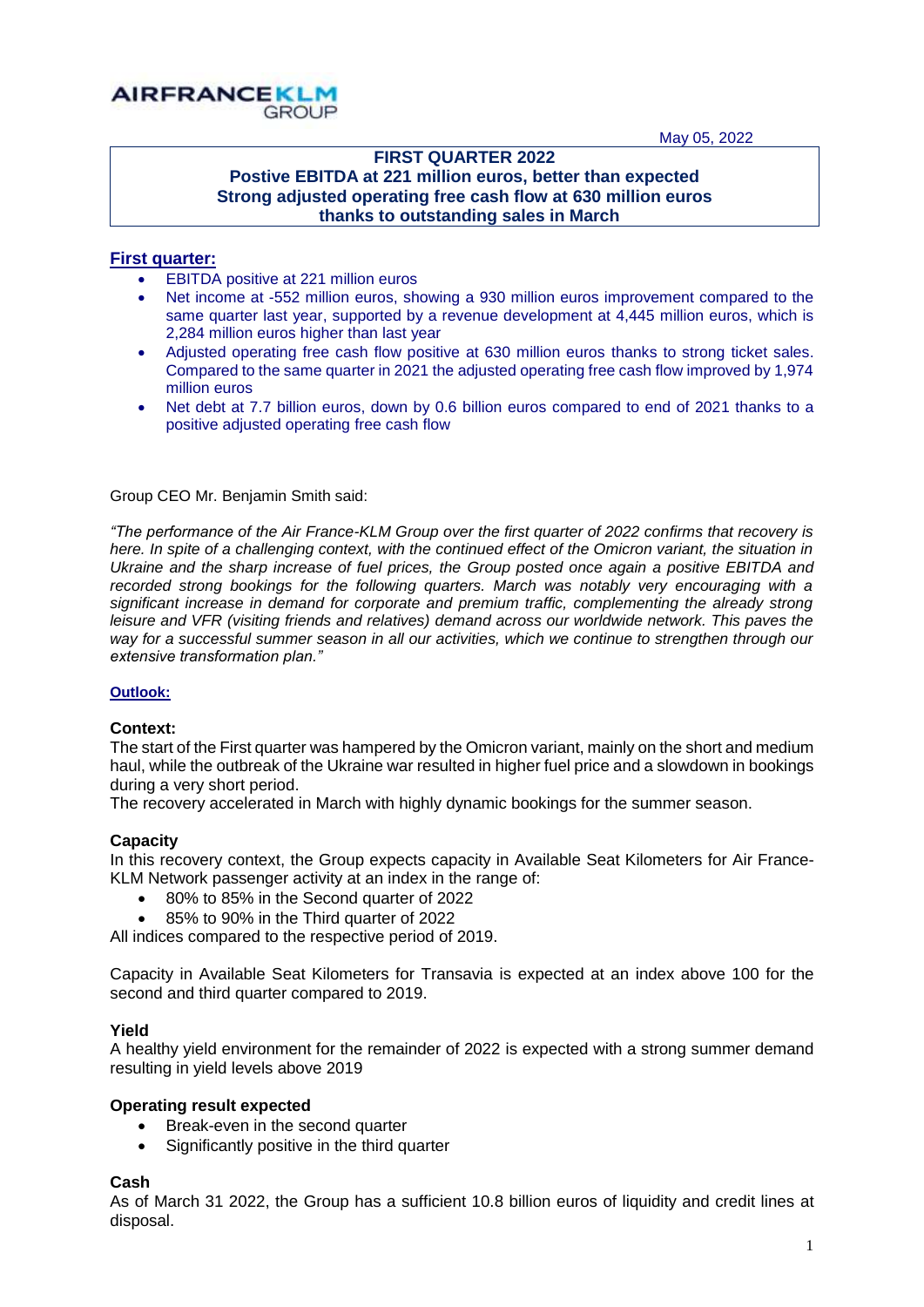Full year 2022 Net Capex spending is estimated at circa 2.5 billion euros, which is 80% fleet & fleet related and 20% related to IT and ground.

#### **Air France-KLM made progress on the equity strengthening measures**

Thanks to KLM's strong performance, KLM's State backed RCF has been partly repaid on May 3rd for 311 million euros. In addition, KLM expects to strengthen its balance sheet with positive results. Further equity measures are being contemplated for the coming year.

Progress has been made on refinancing up to 500 million euros of Air France's assets, mainly through quasi-equity instruments to redeem French State aid. Air France is currently engaged in advanced discussions with various partners.

The Group is closely monitoring capital strengthening measures such as a capital increase with pre-emptive rights for shareholders, as well as the issuance of quasi equity instruments such as straight and convertible perpetual bonds, to further restore equity and accelerate the State aid redemption.

In total, these measures including the refinancing of Air France's assets could represent up to 4.0 billion euros. The timing and sizing of each transaction will depend on market conditions and remain subject to the approval of the European Commission as well as legal and regulatory approvals.

## **Air France-KLM Group: Q1 results are promising and pave the way towards a strong summer**

|                                                            | <b>First Quarter</b> |                   |                                |
|------------------------------------------------------------|----------------------|-------------------|--------------------------------|
|                                                            | 2022                 | Change vs<br>2021 | Change<br>constant<br>currency |
| Passengers (thousands)                                     | 14,577               | $+201.4%$         |                                |
| Capacity (ASK m)                                           | 58,064               | $+67.8%$          |                                |
| Traffic (RPK m)                                            | 43,134               | $+207.8%$         |                                |
| Passenger unit revenue per ASK ( $\epsilon$ cts)           | 5.39                 | $+86.2%$          | $+83.2\%$                      |
| Group unit revenue per ASK (€ cts)                         | 6.76                 | $+33.7%$          | $+31.1%$                       |
| Group unit cost per ASK ( $\epsilon$ cts) at constant fuel | 7.36                 | $-13.1%$          | -18.9%                         |
| Revenues $(\epsilon m)$                                    | 4,445                | $+105.7%$         | $+104.4%$                      |
| EBITDA (€m)                                                | 221                  | 849               | 864                            |
| Operating result $(\epsilon m)$                            | $-350$               | 830               | 844                            |
| Operating margin (%)                                       | $-7.9\%$             | $+46.7pt$         | $+47.0$ pt                     |
| Net income - Group part $(\epsilon m)$                     | $-552$               | +930              |                                |
| Adj. operating free cash flow $(\epsilon m)$               | 630                  | $+1.974$          |                                |
| Net debt at end of period $(\epsilon m)^1$                 | 7,655                | $-561$            |                                |

In the First quarter 2022, the Air France-KLM Group posted a positive EBITDA of 221 million euros, up by 864 million euros at a constant currency compared to last year, and was driven by an increase of capacity and unit cost reduction. In parallel, the increase of load factor and yield generated an increase of the unit revenue.

Net income amounted to -552 million euros in the First quarter 2022, an increase of 930 million euros compared to last year.

## **Thanks to transformation programs, unit cost down while Group capacity 23% below 2019**

Despite the Group capacity 23% down compared to the same quarter in 2019, the unit cost was 0.1% reduced at a constant fuel price and constant currency thanks to the ongoing transformation programs.

Compared to December 2019 the number of Full Time Equivalents (FTE's) of Air France excluding Transavia reduced by 16% and KLM by 14%. In the First quarter Air France excluding Transavia

 $\overline{\phantom{a}}$ 

<sup>1</sup> Change versus 31 Dec 2021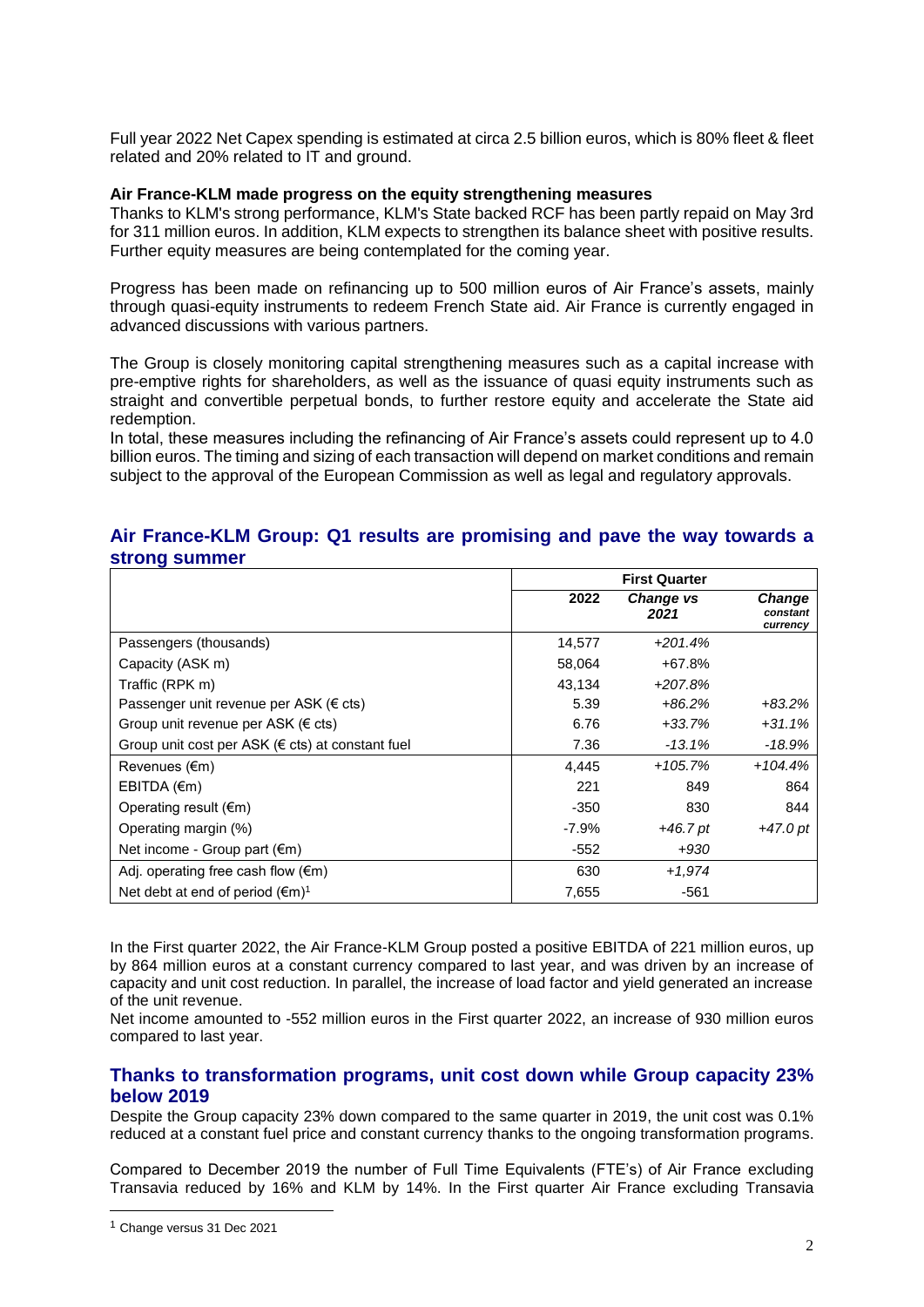decreased 400 FTE's and another 300 FTE's will leave this year. The total reduction of FTE for Air France excluding Transavia will be 17% compared to December 2019.

The staff cost decreased in the First quarter by 23% compared to the same quarter in 2019 thanks to FTE reduction and government support on wages. Corrected for government support on wages the staff cost decreased by 12%.

## **Business review**

## **Network: Significant improvement in operating result**

|                                   | <b>First Quarter</b> |                          |                                       |
|-----------------------------------|----------------------|--------------------------|---------------------------------------|
| <b>Network</b>                    | 2022                 | <b>Change vs</b><br>2021 | <b>Change</b><br>constant<br>currency |
| Total revenues (€m)               | 3.894                | +109.6%                  | $+105.9%$                             |
| Scheduled revenues $(\epsilon m)$ | 3.675                | $+114.6%$                | $+110.3%$                             |
| Operating result $(\epsilon m)$   | $-309$               | +751                     | $+760$                                |

First quarter 2022 revenues increased by 105.9% at constant currency to 3,894 million euros. The operating result was negative and amounted to -309 million euros, a 760 million euros increase at constant currency compared to last year.

## **Passenger network: Unit revenue increase supported by both load factor and yield**

|                                   | <b>First Quarter</b> |                          |                                       |
|-----------------------------------|----------------------|--------------------------|---------------------------------------|
| Passenger network                 | 2022                 | <b>Change vs</b><br>2021 | <b>Change</b><br>constant<br>currency |
| Passengers (thousands)            | 11.942               | $+167.3%$                |                                       |
| Capacity (ASK m)                  | 52,570               | $+56.5%$                 |                                       |
| Traffic (RPK m)                   | 38,866               | $+189.3%$                |                                       |
| Load factor                       | 73.9%                | $+33.9$ pt               |                                       |
| Total passenger revenues (€m)     | 2.983                | $+192.8%$                | +189.7%                               |
| Scheduled passenger revenues (€m) | 2,879                | $+198.5%$                | +193.6%                               |
| Unit revenue per ASK ( $\in$ cts) | 5.48                 | $+90.7%$                 | $+87.6%$                              |

First quarter 2022, capacity in Available Seat Kilometers (ASK) was 56.5% higher than last year and at 75% of 2019 First quarter level which was in the middle of the Group's guidance provided during the Fourth quarter 2021 results presentation.

The beginning of the First quarter was impacted by the spread of Omicron variant and additional travel restrictions, with the short and medium-haul routes more impacted. The borders reopening and progressive removal of travel constraints enabled the Group to post strong March results.

In response to the rise in fuel prices and other external costs, the Group proceeded to different fares increases during the first quarter on all its long-haul flights. The amount of the increase varies according to destination and class of travel, and applies to flights operated by Air France and KLM. First quarter 2022 yield was above 2019 thanks to strong demand and the quick implementation of the fares adiustments.

The First quarter result is driven by a strong performance on Caribbean & Indian Ocean, Africa and South America:

 North Atlantic: Most travel restrictions have been lifted in the course of February/March with a strong capacity increase since mid-January.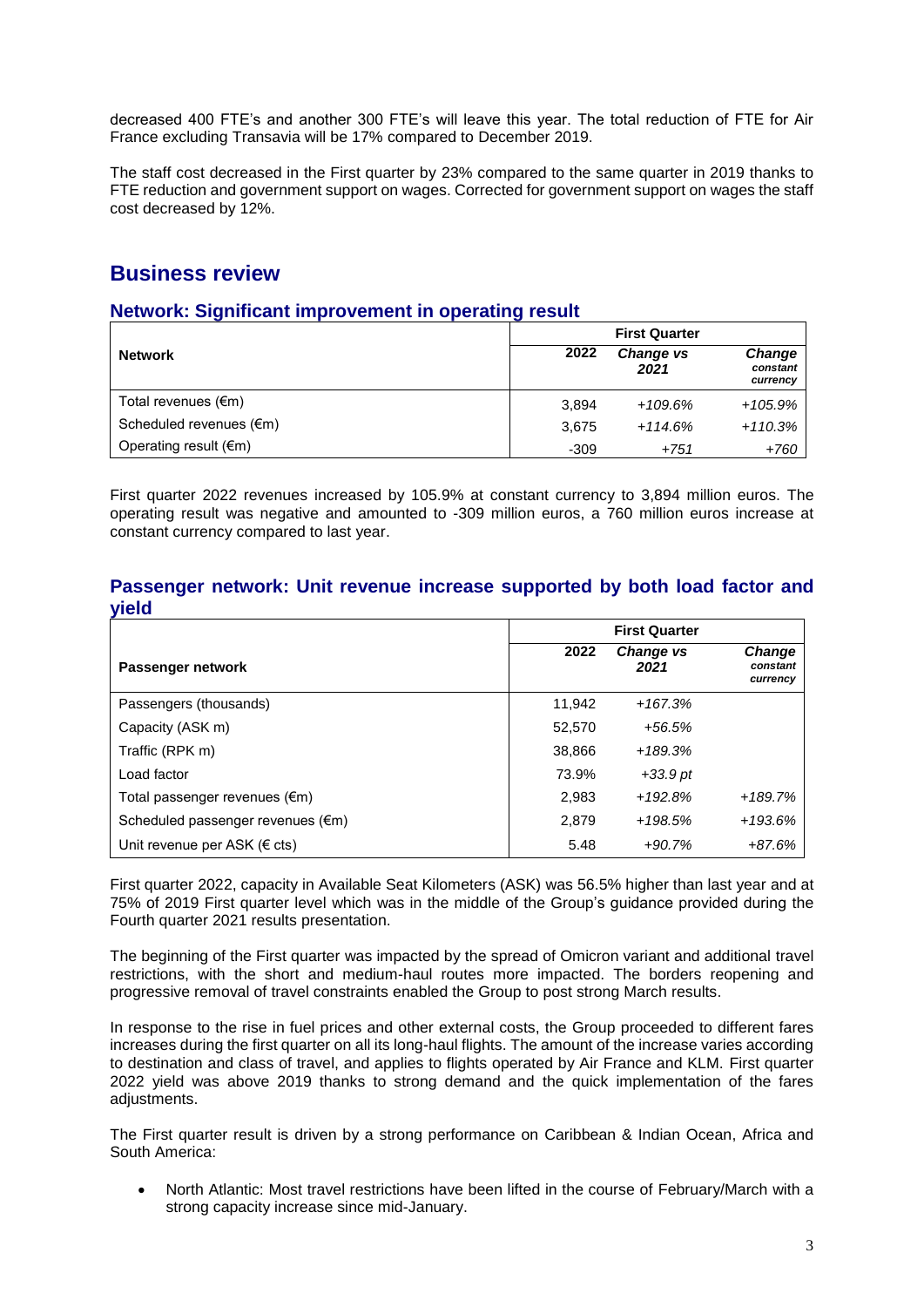- South America saw very positive trends during the first quarter resulting in higher capacity, load factors at 85% and yield above 2019.
- The Asian routes continued to post strong differences between the regions. During the First quarter China and Japan were rather closed while South East Asia and India posted positive results but could not mitigate the negative impact of China and Japan on the network.
- Caribbean & Indian Ocean: Positive trends continued in the first quarter, with a very favourable fare environment and strong traffic performance.
- Africa: The start of the year was complicated with Omicron variant. South Africa recovered quickly and the Group observed a good performance on West, Central and East Africa.
- The Middle-East region stayed strong.
- Medium-haul: Omicron spread lead to a strong capacity reduction at the beginning of the year. Yield is at 2019 levels helped by capacity constraints. Corporate traffic gradually increased during the quarter.
- Short-haul: The traffic and yield were impacting by some restrictions and a lack of corporate traffic at the start of the year. March saw a good improvement of corporate traffic.

During the First quarter, Air France added three Airbus 350-900, two Airbus A220-300 and one Embraer 190 to its fleet while Air France phased out one Boeing B777-200, one Airbus A320, two Airbus A319, three A318 and two Embrear 145.

KLM phased in two Embraer 195 E2 and phased out one Embraer 190. The Group will continue to introduce new generation aircraft to its fleet in order to improve its economic and environmental performance.

|                                         |       | <b>First Quarter</b> |                                       |  |
|-----------------------------------------|-------|----------------------|---------------------------------------|--|
| <b>Cargo business</b>                   | 2022  | Change vs<br>2021    | <b>Change</b><br>constant<br>currency |  |
| Tons (thousands)                        | 236   | $-11.9%$             |                                       |  |
| Capacity (ATK m)                        | 2,974 | $+10.7%$             |                                       |  |
| Traffic (RTK m)                         | 1,766 | $-14.9%$             |                                       |  |
| Load factor                             | 59.4% | -17.8 pt             |                                       |  |
| Total Cargo revenues (€m)               | 910   | $+8.5%$              | $+5.8\%$                              |  |
| Scheduled cargo revenues $(\epsilon m)$ | 796   | $+6.4%$              | $+3.9%$                               |  |
| Unit revenue per ATK ( $\in$ cts)       | 26.78 | $-3.8%$              | $-6.1%$                               |  |

## **Cargo: Increase in yield drove the increase in cargo revenues**

Compared to the First quarter 2021, capacity increased by 10.7% in Available Ton Kilometers, mainly due to the increase in belly capacity, while traffic decreased by 14.9% resulting in a decrease of load factor by 17.8 points. This reduction in load factor partly compensated by the yield increase led to a unit revenue per ATK down 6.1% at constant currency.

Cargo capacity in the First quarter is still 14% below the capacity in the First quarter of 2019 while the demand remains high, resulting in total revenues that are 66% higher than in the First quarter of 2019. This increase in revenues is fully driven by a higher yield thanks to the focus on Pharmaceutical and Express deliveries while the load factor is back at 2019 levels. The yield in North Asia increased significantly due to the closure of the Russian aerospace.

The Group ordered four Airbus 350 full freighter to strengthen his presence on the cargo market and signed a contract with DHL on Sustainable aviation fuel.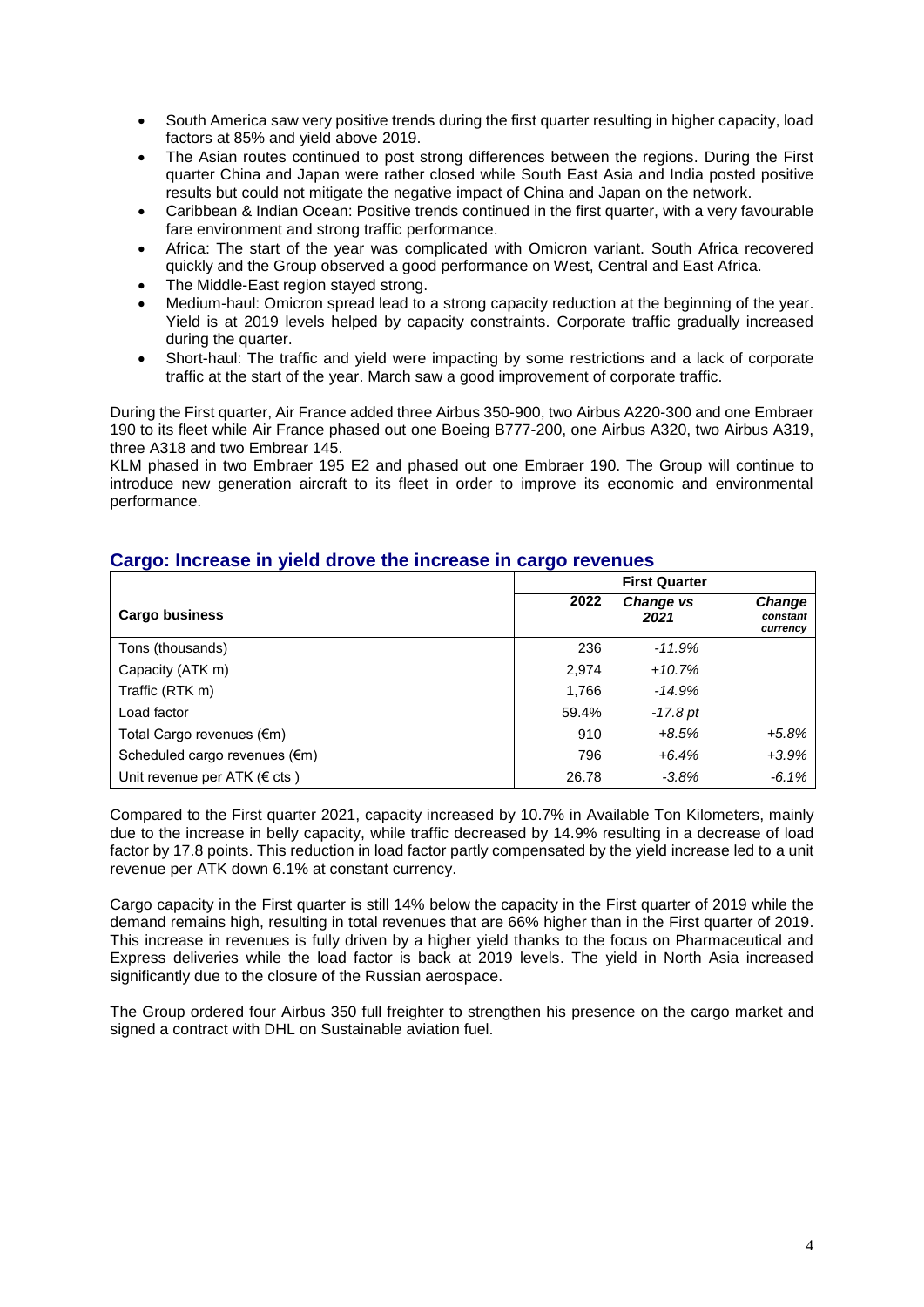## **Transavia: Capacity approaching pre-crisis level with a load factor close to 80%**

|                                         | <b>First Quarter</b> |                |
|-----------------------------------------|----------------------|----------------|
| Transavia                               | 2022                 | Change vs 2021 |
| Passengers (thousands)                  | 2,581                | $+633.2\%$     |
| Capacity (ASK m)                        | 5,494                | $+443.1%$      |
| Traffic (RPK m)                         | 4,268                | $+632.6%$      |
| Load factor                             | 77.7%                | $+20.1$ pt     |
| Total passenger revenues $(\epsilon m)$ | 249                  | $+572.7%$      |
| Unit revenue per ASK ( $\in$ cts)       | 4.57                 | $+24.0%$       |
| Unit cost per ASK ( $\epsilon$ cts)     | 6.24                 | $-59.9%$       |
| Operating result $(\epsilon m)$         | $-92$                | $+28$          |

In the First quarter of 2022 the trend of the second half 2021 continued with a further recovery in demand for leisure traffic in Europe and North Africa. Compared to last year, the capacity in the First quarter increased by 443.1% while traffic increased by 632.6% and the number of passengers increased by 633.2%. Last year First quarter was heavily impacted by lockdown measures in France and the Netherlands.

The Operating result was negative at 92 million euros, although improved by 28 million euros compared to the First quarter of 2021.

Capacity in the First quarter was close to the level of the First quarter of 2019 and unit revenue even above First quarter 2019 mainly driven by a strong yield improvement.

The fleet of Transavia is approaching 100 aircraft to further capture the strong demand of leisure traffic in Europe.

|                                     | <b>First Quarter</b> |                          |                                |
|-------------------------------------|----------------------|--------------------------|--------------------------------|
| <b>Maintenance</b>                  | 2022                 | <b>Change vs</b><br>2021 | Change<br>constant<br>currency |
| Total revenues $(\epsilon m)$       | 831                  | $+33.6%$                 |                                |
| Third-party revenues $(\epsilon m)$ | 297                  | $+15.1%$                 | $+24.4%$                       |
| Operating result $(\epsilon m)$     | 43                   | 51                       | 56                             |
| Operating margin (%)                | 5.2%                 | $+6.5$ pt                | $+7.3$ pt                      |

## **Maintenance business: Operating margin above 2019 level**

The First quarter operating result stood at 43 million euros, an increase of 56 million euros at constant currency versus the First quarter 2021. Although the First quarter 2022 result was still impacted by the Covid-19 crisis, the operating result is improving thanks to a higher activity and an operational improvement.

Total revenues increased by 33.6% in the First quarter while third party revenues increased by 15.1% giving encouraging signs of the recovery. The increase in internal revenues is consistent with the activity increase of the Air France-KLM airlines compared to the First quarter 2021.

The operating margin stood at 5.2% which is 1.3 point higher than the operating results in the First quarter 2019.

Air France-KLM entered into exclusive negotiations with CFMI for the engine configuration of its future Airbus A320neo family fleet.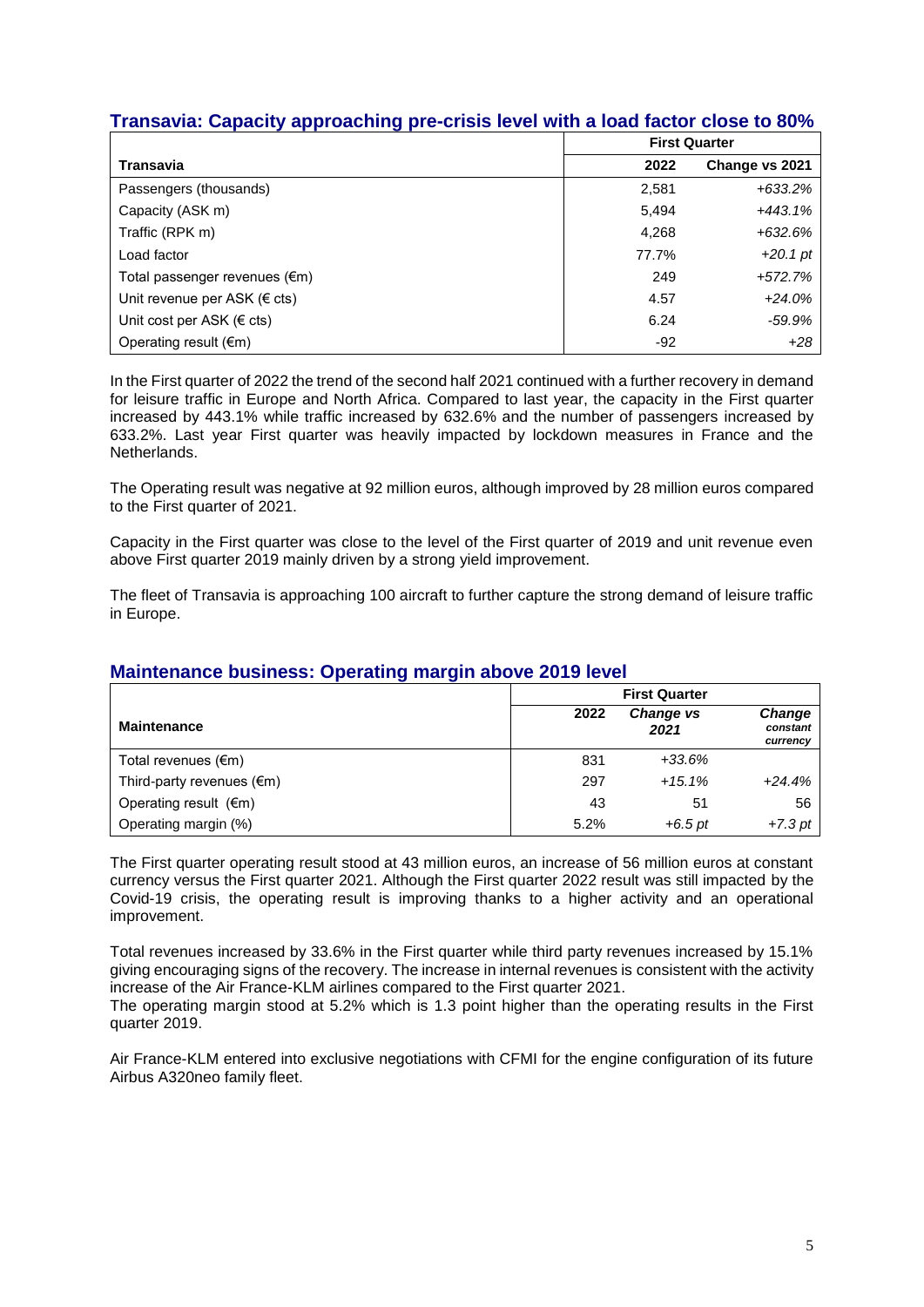## **First quarter: The strong sales of Q1 generated positive adjusted operating free cash flow, enabling a reduction of Net Debt by €550m**

|                                                                                                       | <b>First quarter</b> |                          |
|-------------------------------------------------------------------------------------------------------|----------------------|--------------------------|
| In $\epsilon$ million                                                                                 | 2022                 | <b>Change vs</b><br>2021 |
| Cash flow before change in WCR and Voluntary Departure Plans,<br>continuing operations $(\epsilon m)$ | 112                  | $+857$                   |
| Cash out related to Voluntary Departure Plans $(\epsilon m)$                                          | -56                  | $-11$                    |
| Change in Working Capital Requirement (WCR) $(\epsilon m)$                                            | 1,325                | $+1,417$                 |
| Net cash flow from operating activities $(\epsilon m)$                                                | 1.381                | 2,263                    |
| Net investments* $(\epsilon m)$                                                                       | -533                 | $-287$                   |
| Operating free cash flow $(\epsilon m)$                                                               | 848                  | $+1,976$                 |
| Repayment of lease debt                                                                               | $-218$               | -2                       |
| Adjusted operating free cash flow**                                                                   | 630                  | +1.974                   |

*\* Sum of 'Purchase of property, plant and equipment and intangible assets' and 'Proceeds on disposal of property, plant and* 

*equipment and intangible assets' as presented in the consolidated cash flow statement. \*\* The "Adjusted operating free cash flow" is operating free cash flow after deducting the repayment of lease debt.*

The Group generated an adjusted operating free cash flow in the First quarter 2022 of 630 million euros, an increase of 1,974 million euros compared to last year, mainly driven by a positive change in working capital of 1,325 million euros. This was the fourth quarter in a row that the adjusted operating free cash flow was positive.

| In $\epsilon$ million              | 31 Mar 2022 | 31 Dec 2021 |
|------------------------------------|-------------|-------------|
| Net debt                           | 7,655       | 8,216       |
| <b>EBITDA</b> trailing 12 months   | 1,595       | 745         |
| Net debt/EBITDA trailing 12 months | 4.8x        | 11.0 $x$    |

## **Operating result for both airlines improved significantly**

|                                           | <b>First Quarter</b> |                |
|-------------------------------------------|----------------------|----------------|
|                                           | 2022                 | Change vs 2021 |
| Air France Group Operating result (€m)    | -363                 | +478           |
| Operating margin (%)                      | $-13.5%$             | +49.2 pt       |
| KLM Group Operating result $(\epsilon m)$ | 3                    | +340           |
| Operating margin (%)                      | 0.2%                 | $+36.4$ pt     |

• Significant improvement in Operating result for both airlines

• Air France more impacted by Omicron in January

- Positive operating result KLM thanks to strong improvement in load factor
- Different government support on wages scheme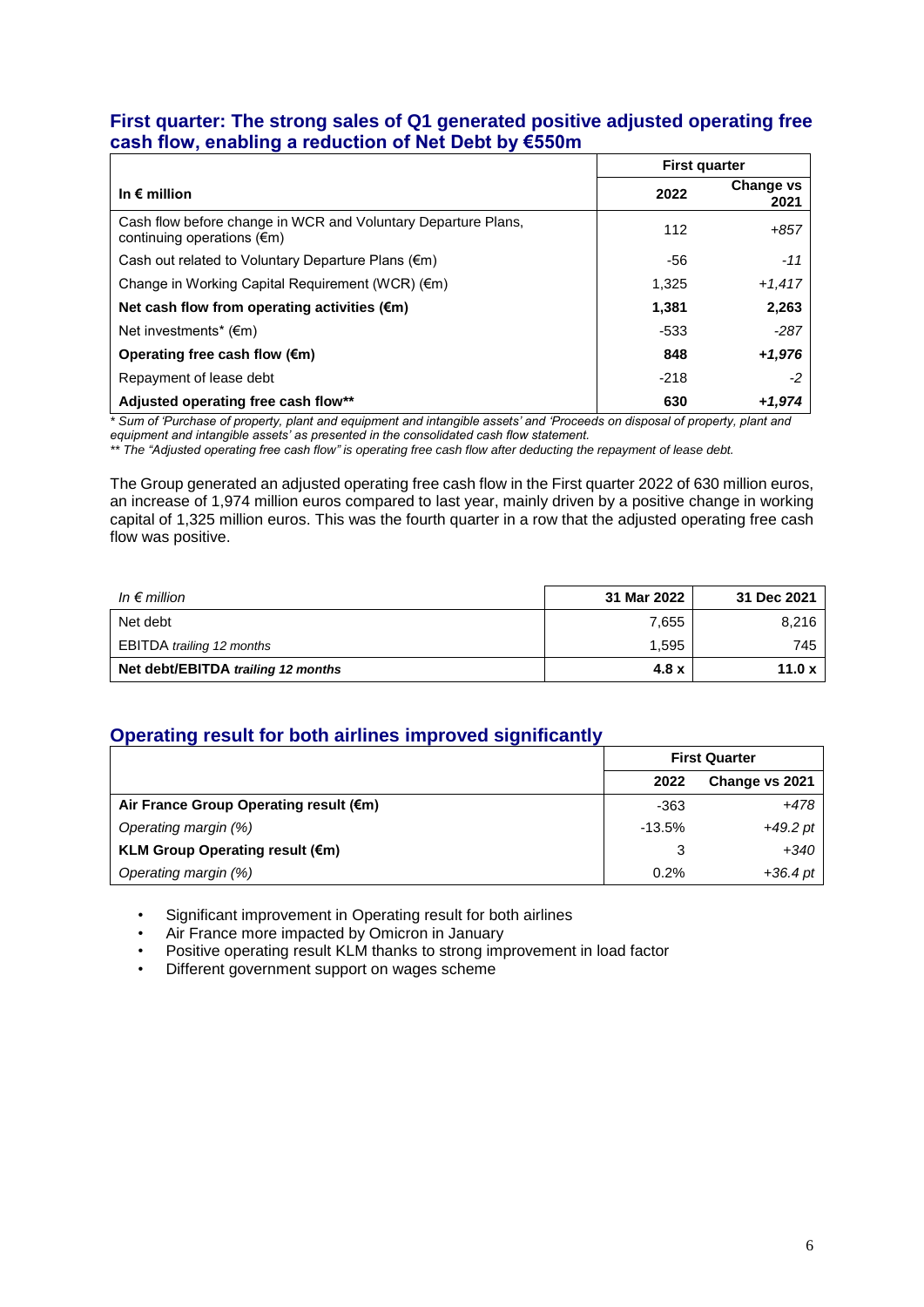#### *\*\*\*\*\*\**

The first Quarter 2022 accounts are not audited by the Statutory Auditors.

The results presentation is available at **www.airfranceklm.com** on May 05, 2022 from 7:15 am CET.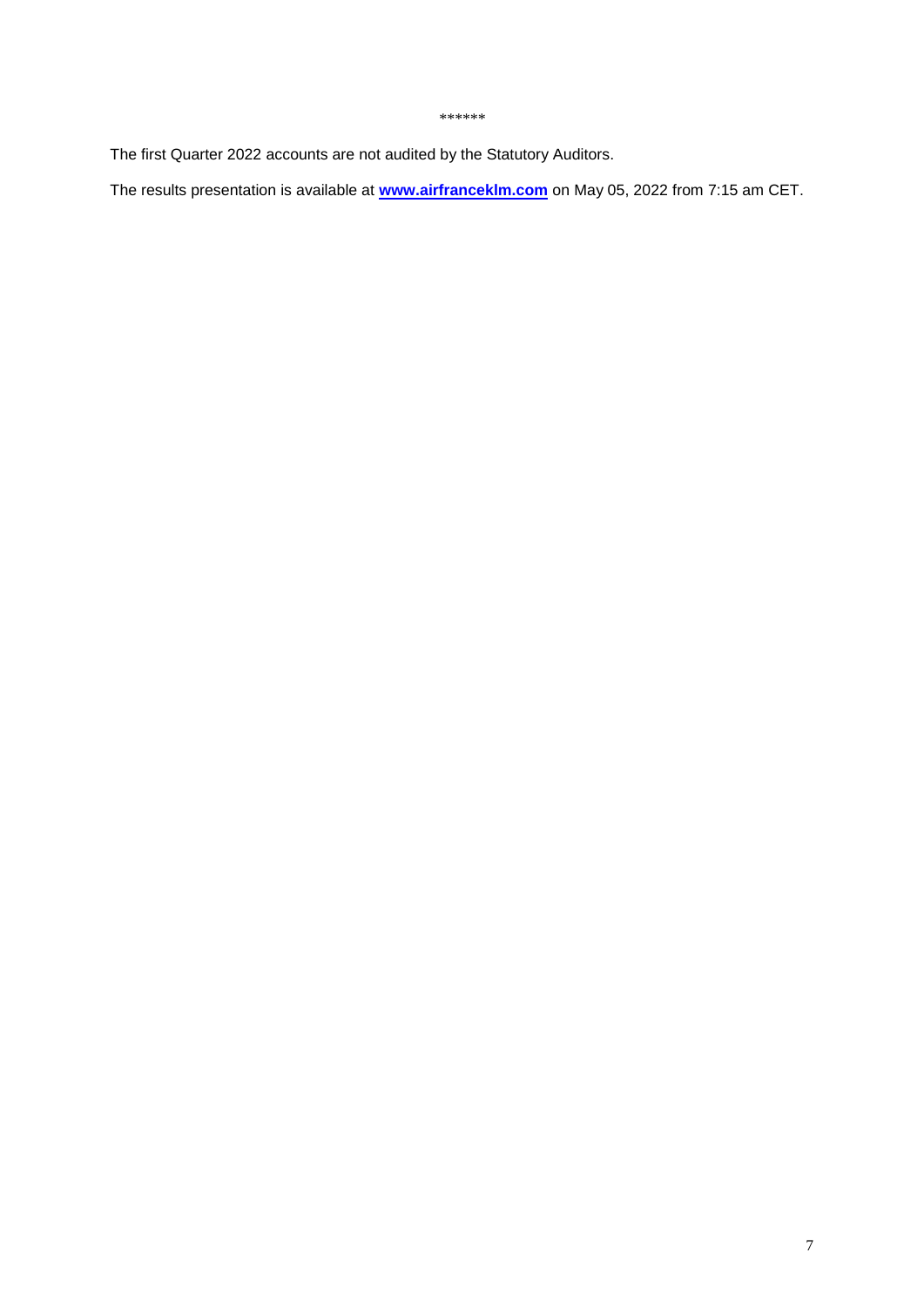## **Income Statement**

|                                            |          | <b>First quarter</b> |            |
|--------------------------------------------|----------|----------------------|------------|
| €m                                         | 2022     | 2021*                | Change     |
| <b>Revenues from ordinary activities</b>   | 4,445    | 2,161                | $+105.7%$  |
| Aircraft fuel                              | $-996$   | $-463$               | $+115.1%$  |
| Chartering costs                           | $-101$   | -69                  | $+46.4%$   |
| Landing fees and en route charges          | $-348$   | $-215$               | $+61.9%$   |
| Catering                                   | $-142$   | $-58$                | $+144.8%$  |
| Handling charges and other operating costs | $-320$   | -191                 | $+67.5%$   |
| Aircraft maintenance costs                 | $-515$   | -345                 | $+49.3%$   |
| Commercial and distribution costs          | $-154$   | -59                  | $+161.0%$  |
| Other external expenses                    | $-333$   | -298                 | $+11.7%$   |
| Salaries and related costs                 | $-1,522$ | $-1,167$             | $+30.4%$   |
| Taxes other than income taxes              | $-47$    | $-41$                | $+14.6%$   |
| Other income and expenses                  | 254      | 117                  | $+117.1%$  |
| <b>EBITDA</b>                              | 221      | $-628$               | nm         |
| Amortization, depreciation and provisions  | $-571$   | $-552$               | $+3.4%$    |
| Income from current operations             | $-350$   | $-1,180$             | $-70.3%$   |
| Sales of aircraft equipment                | $\Omega$ | $-3$                 | $-100.0\%$ |
| Other non-current income and expenses      | -6       | -4                   | $+50.0%$   |
| Income from operating activities           | $-356$   | $-1,187$             | $-70.0\%$  |
| Cost of financial debt                     | $-141$   | $-189$               | $-25.4\%$  |
| Income from cash and cash equivalent       | $-2$     | 1                    | nm         |
| Net cost of financial debt                 | $-143$   | $-188$               | $-23.9%$   |
| Other financial income and expenses        | $-47$    | -90                  | $-47.8%$   |
| Income before tax                          | $-546$   | $-1,465$             | $-62.7%$   |
| Income taxes                               | $-4$     | $-11$                | $-63.6%$   |
| Net income of consolidated companies       | $-550$   | $-1,476$             | $-62.7%$   |
| Share of profits (losses) of associates    | $-2$     | $-7$                 | $-71.4%$   |
| Net income for the period                  | $-552$   | $-1,483$             | $-62.8%$   |
| Minority interest                          | 0        | $-1$                 | nm         |
| Net income for the period - Group part     | $-552$   | $-1,482$             | $-62.8%$   |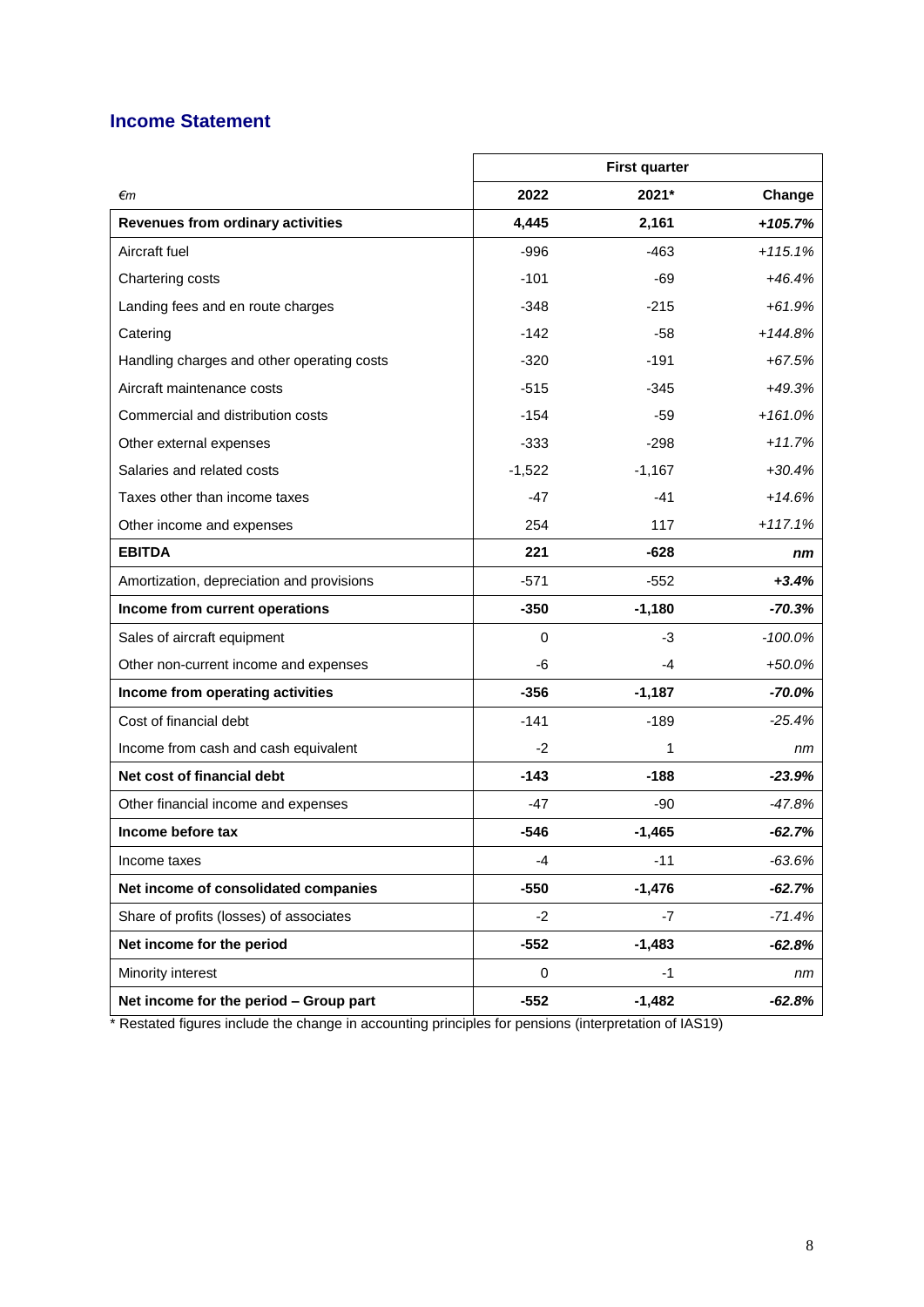## **Consolidated Balance Sheet**

| <b>Assets</b>                                                | 31 Mar 2022     | 31 Dec 2021*    |
|--------------------------------------------------------------|-----------------|-----------------|
| €m                                                           |                 |                 |
| Goodwill                                                     | 222             | 222             |
| Intangible assets                                            | 1,251           | 1,235           |
| Flight equipment                                             | 10,537          | 10,466          |
| Other property, plant and equipment                          | 1,378           | 1,402           |
| Right-of-use assets                                          | 5,205           | 5,148           |
| Investments in equity associates                             | 107             | 109             |
| Other non-current financial assets                           | 1,026           | 951             |
| Non-current derivatives financial assets                     | 190             | 143             |
| Deferred tax assets                                          | 223             | 278             |
| Total non-current assets                                     | 20,139          | 19,954          |
| Assets held for sale                                         | 76              | 74              |
| Other current financial assets                               | 487             | 484             |
| Current derivatives financial assets                         | 747             | 469             |
| Inventories                                                  | 620             | 567             |
| Trade receivables                                            | 1,952           | 1,511           |
| Other current assets                                         | 1,126           | 966             |
| Cash and cash equivalents                                    | 7,219           | 6,658           |
| Total current assets                                         | 12,227          | 10,729          |
| Total assets                                                 | 32,366          | 30,683          |
|                                                              |                 |                 |
| <b>Liabilities and equity</b><br>In million euros            | 31 Mar 2022     | 31 Dec 2021*    |
| Issued capital                                               | 643             | 643             |
| Additional paid-in capital                                   | 4,949           | 4,949           |
| Treasury shares                                              | $-25$           | $-25$           |
| Perpetual bonds                                              | 3,205           | 3,151           |
| Reserves and retained earnings                               | $-12,996$       | $-12,542$       |
| Equity attributable to equity holders of Air France-KLM      | $-4,224$        | $-3,824$        |
| Non-controlling interests                                    | 8               | 8               |
| <b>Total Equity</b>                                          | $-4,216$        | $-3,816$        |
| Pension provisions                                           | 1,937           | 1,939           |
| Non-current return obligation liability and other provisions | 4,100           | 4,055           |
| Non-current financial liabilities                            | 11,438          | 11,274          |
| Non-current lease debt                                       | 3,021           | 2,924           |
| Non-current derivatives financial liabilities                | 11              | 25              |
| Deferred tax liabilities<br>Other non-current liabilities    | 4               |                 |
| <b>Total non-current liabilities</b>                         | 2,538<br>23,049 | 2,555<br>22,773 |
| Current return obligation liability and other provisions     | 851             | 885             |
| <b>Current financial liabilities</b>                         | 1,068           | 1,215           |
| Current lease debt                                           | 826             | 825             |
| Current derivatives financial liabilities                    | 37              | 46              |
| Trade payables                                               | 2,329           | 1,850           |
| Deferred revenue on ticket sales                             | 3,903           | 2,644           |
| Frequent flyer programs                                      | 873             | 888             |
| Other current liabilities                                    | 3,643           | 3,369           |
| <b>Bank overdrafts</b>                                       | 3               | 4               |
| <b>Total current liabilities</b>                             | 13,533          | 11,726          |
| <b>Total equity and liabilities</b>                          | 32,366          | 30,683          |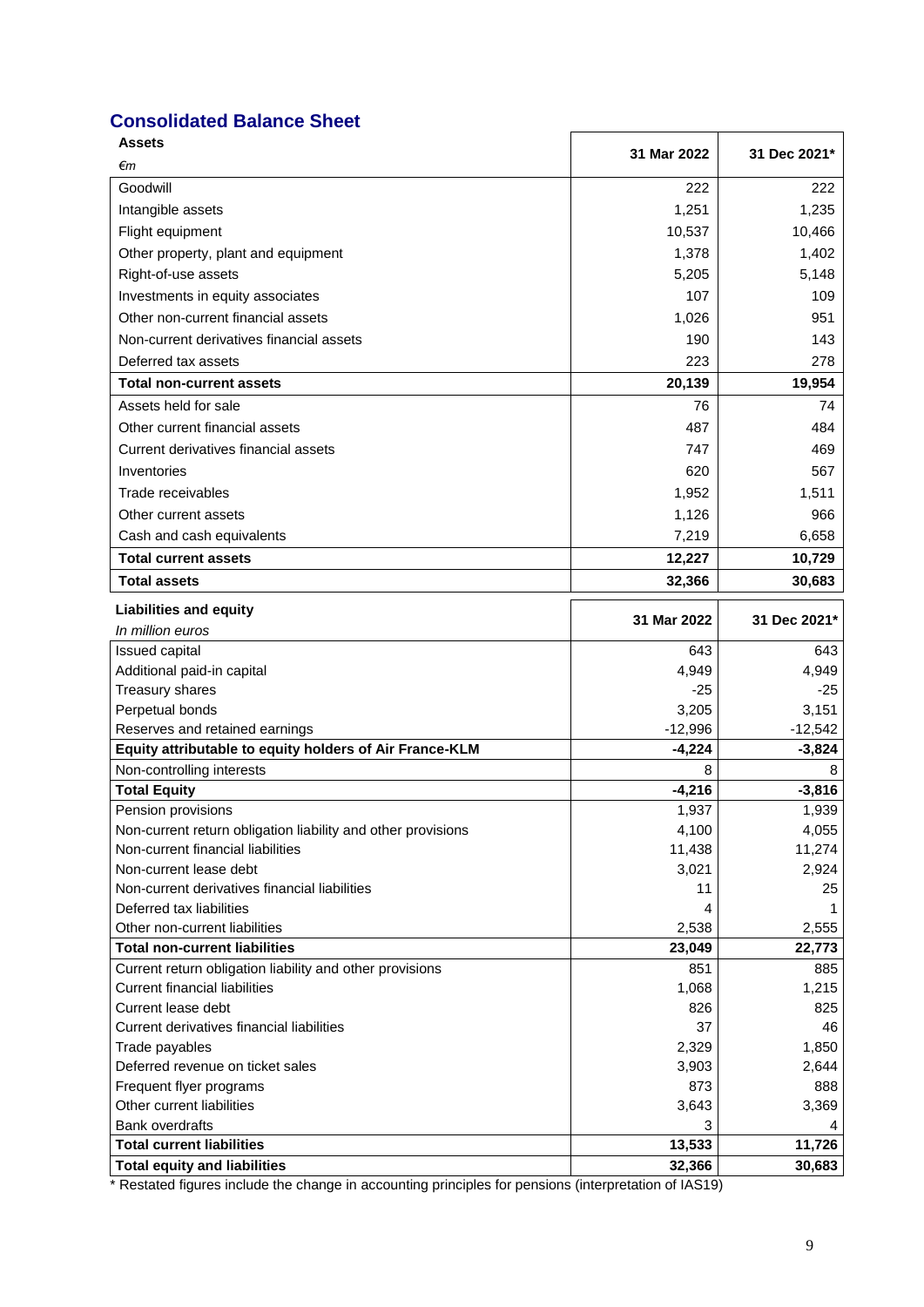# **Statement of Consolidated Cash Flows from 1st January until 31 March 2022**

| €m                                                                                                         | 31 Mar 2022 | 31 Mar 2021*   |
|------------------------------------------------------------------------------------------------------------|-------------|----------------|
| Net income from continuing operations                                                                      | $-552$      | -1,483         |
| Amortization, depreciation and operating provisions                                                        | 571         | 553            |
| Financial provisions                                                                                       | 35          | 27             |
| Loss (gain) on disposals of tangible and intangible assets                                                 | 0           | 3              |
| Derivatives - non monetary result                                                                          | -5          | -41            |
| Unrealized foreign exchange gains and losses, net                                                          | 31          | 125            |
| Impairment                                                                                                 | 5           | 8              |
| Other non-monetary items                                                                                   | $-32$       | 4              |
| Share of (profits) losses of associates                                                                    | 2           | $\overline{7}$ |
| Deferred taxes                                                                                             | 1           | $\overline{7}$ |
| <b>Financial Capacity</b>                                                                                  | 56          | -790           |
| (Increase) / decrease in inventories                                                                       | $-48$       | 8              |
| (Increase) / decrease in trade receivables                                                                 | $-411$      | $-72$          |
| Increase / (decrease) in trade payables                                                                    | 492         | -85            |
| Increase / (decrease) in advanced ticket sales                                                             | 1,245       | $-153$         |
| Change in other receivables and payables                                                                   | 47          | 210            |
| Change in working capital requirement                                                                      | 1,325       | -92            |
| Net cash flow from operating activities                                                                    | 1,381       | -882           |
| Acquisition of subsidiaries, of shares in non-controlled entities                                          | 0           | -4             |
| Purchase of property, plant and equipment and intangible assets                                            | $-704$      | -466           |
| Proceeds on disposal of property, plant and equipment and intangible<br>assets                             | 171         | 220            |
| Decrease (increase) in net investments, more than 3 months                                                 | 5           | 1              |
| Net cash flow used in investing activities                                                                 | $-528$      | -249           |
| Issuance of debt                                                                                           | 291         | 302            |
| Repayment on debts                                                                                         | $-304$      | -331           |
| Payments on lease debt                                                                                     | $-218$      | $-216$         |
| New loans                                                                                                  | $-87$       | -18            |
| Repayment on loans                                                                                         | 22          | 20             |
| Net cash flow from financing activities                                                                    | $-296$      | -243           |
| Effect of exchange rate on cash and cash equivalents and bank overdrafts<br>(net of cash acquired or sold) | 5           | 7              |
| Change in cash and cash equivalents and bank overdrafts                                                    | 562         | $-1,367$       |
| Cash and cash equivalents and bank overdrafts at beginning of period                                       | 6,654       | 6,422          |
| Cash and cash equivalents and bank overdrafts at end of period                                             | 7,216       | 5,055          |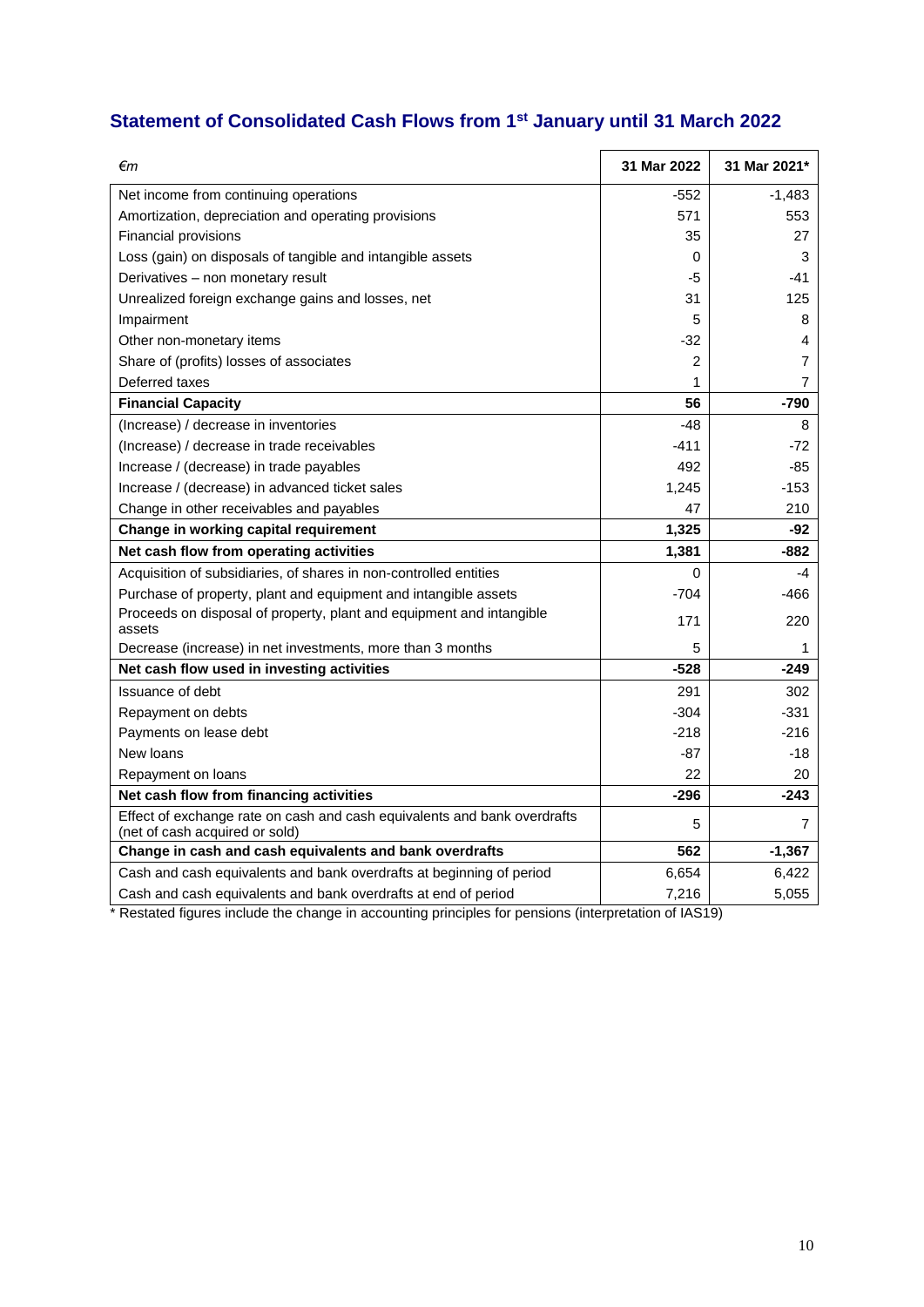# **Return on capital employed (ROCE)**

| In million euros                                                           | 31<br>Mar<br>2022 | 31<br><b>Dec</b><br>2021 | $30*$<br>Sep<br>2021 | $30*$<br>June<br>2021 | $31*$<br>Mar<br>2021 | $31*$<br><b>Dec</b><br>2020 | $30*$<br><b>Sep</b><br>2020 | $30*$<br>June<br>2020 |
|----------------------------------------------------------------------------|-------------------|--------------------------|----------------------|-----------------------|----------------------|-----------------------------|-----------------------------|-----------------------|
| Goodwill and intangible assets                                             | 1,473             | 1,457                    | 1,456                | 1,464                 | 1,479                | 1,445                       | 1,470                       | 1,500                 |
| Flight equipment                                                           | 10.537            | 10,466                   | 10,478               | 10,645                | 10,800               | 11,031                      | 11,009                      | 10,919                |
| Other property, plant and equipment                                        | 1,378             | 1,402                    | 1,418                | 1,453                 | 1,476                | 1,548                       | 1,535                       | 1,551                 |
| Right of use assets                                                        | 5.205             | 5,148                    | 5,061                | 5,033                 | 4.795                | 4,678                       | 4,789                       | 4,938                 |
| Investments in equity associates                                           | 107               | 109                      | 172                  | 166                   | 223                  | 230                         | 224                         | 267                   |
| Financial assets excluding marketable<br>securities and financial deposits | 158               | 157                      | 147                  | 147                   | 146                  | 146                         | 135                         | 133                   |
| Provisions, excluding pension, cargo<br>litigation and restructuring       | $-4.239$          | $-4,173$                 | $-4,180$             | $-4,033$              | $-4,083$             | $-3,922$                    | $-4,002$                    | $-4,132$              |
| WCR, excluding market value of derivatives                                 | $-9.589$          | $-8,262$                 | $-7,995$             | $-7,745$              | $-6,410$             | $-6.505$                    | $-6.894$                    | $-6,779$              |
| Capital employed                                                           | 5,030             | 6,304                    | 6,557                | 7,130                 | 8,426                | 8,651                       | 8,266                       | 8,397                 |
| Average capital employed (A)                                               | 8,435<br>6,255    |                          |                      |                       |                      |                             |                             |                       |
| Adjusted results from current operations                                   |                   |                          | $-795$               |                       |                      |                             | $-4,919$                    |                       |
| - Dividends received                                                       | $\Omega$          |                          | $\Omega$             |                       |                      |                             |                             |                       |
| - Share of profits (losses) of associates                                  | $-22$<br>-56      |                          |                      |                       |                      |                             |                             |                       |
| - Normative income tax                                                     | 217               |                          |                      | 1,406                 |                      |                             |                             |                       |
| Adjusted result from current operations<br>after tax (B)                   | $-600$            |                          |                      |                       | $-3,569$             |                             |                             |                       |
| ROCE, trailing 12 months (B/A)                                             |                   |                          | $-9.6%$              |                       |                      |                             | $-42.3%$                    |                       |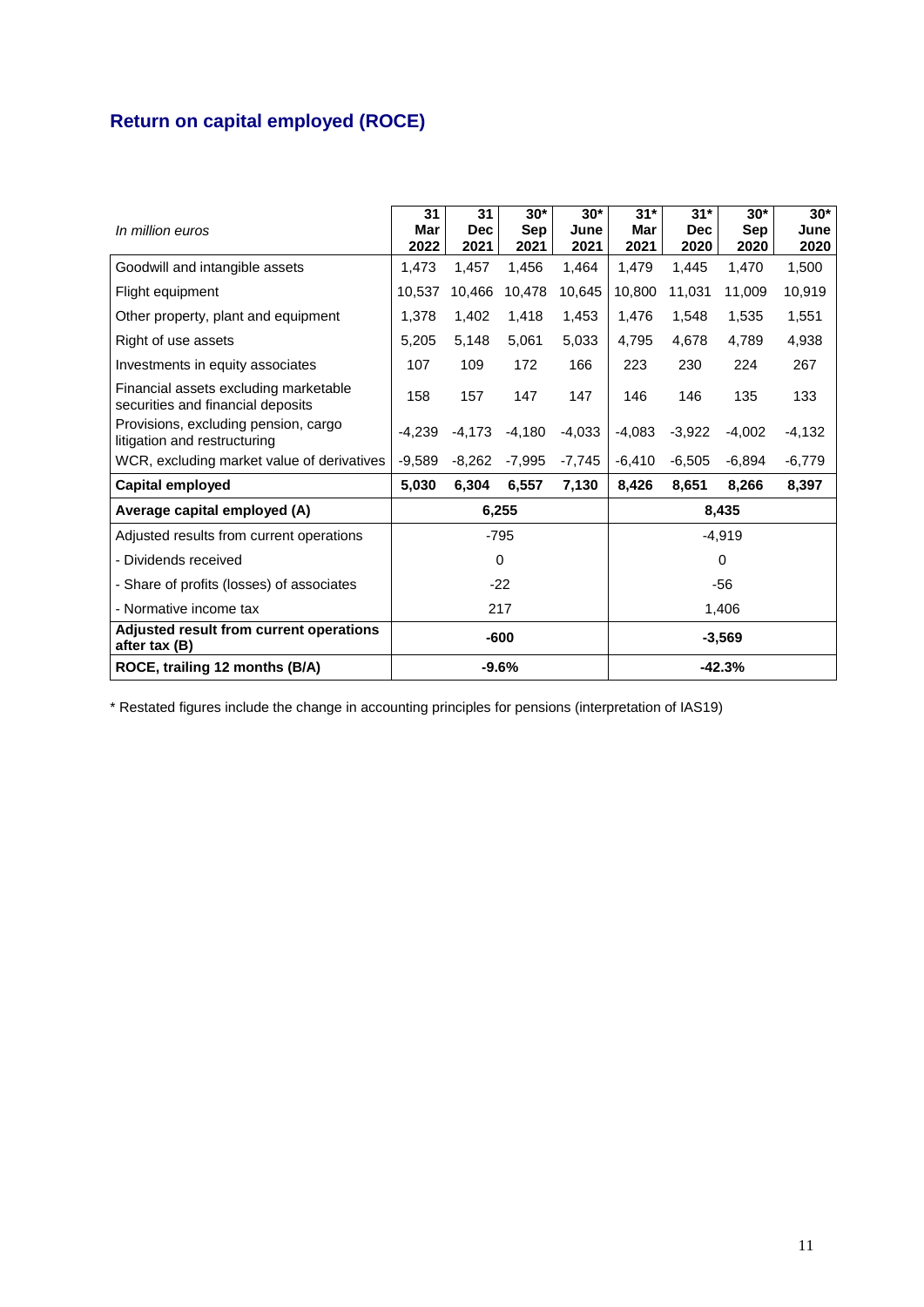## **Net debt**

|                                               | <b>Balance sheet at</b> |             |  |
|-----------------------------------------------|-------------------------|-------------|--|
| €m                                            | 31 Mar 2022             | 31 Dec 2021 |  |
| Current and non-current financial liabilities | 12,506                  | 12,489      |  |
| Current and non-current lease debt            | 3,847                   | 3,749       |  |
| Accrued interest                              | $-162$                  | $-128$      |  |
| Deposits related to financial liabilities     | $-101$                  | -99         |  |
| Deposits related to lease debt                | -89                     | -85         |  |
| Derivatives impact on debt                    | $-18$                   | $-14$       |  |
| Gross financial debt (A)                      | 15,983                  | 15,912      |  |
| Cash and cash equivalents                     | 7,219                   | 6,658       |  |
| Marketable securities                         | 185                     | 189         |  |
| Pledged liquidity                             | 323                     | 324         |  |
| Triple A bonds                                | 604                     | 529         |  |
| <b>Bank overdrafts</b>                        | -3                      | -4          |  |
| Liquidities net of undrawn credit lines (B)   | 8,328                   | 7,696       |  |
| Net debt $(A) - (B)$                          | 7,655                   | 8,216       |  |

# **Adjusted operating free cash flow**

|                                                                          | <b>First quarter</b> |          |
|--------------------------------------------------------------------------|----------------------|----------|
| €m                                                                       | 2022                 | 2021     |
| Net cash flow from operating activities                                  | 1,381                | $-882$   |
| Purchase of property, plant, equipment and intangible assets             | $-704$               | $-466$   |
| Proceeds on disposal of property, plant, equipment and intangible assets | 171                  | 220      |
| Operating free cash flow                                                 | 848                  | $-1,128$ |
| Payments on lease debts                                                  | $-218$               | $-216$   |
| Adjusted operating free cash flow                                        | 630                  | $-1,344$ |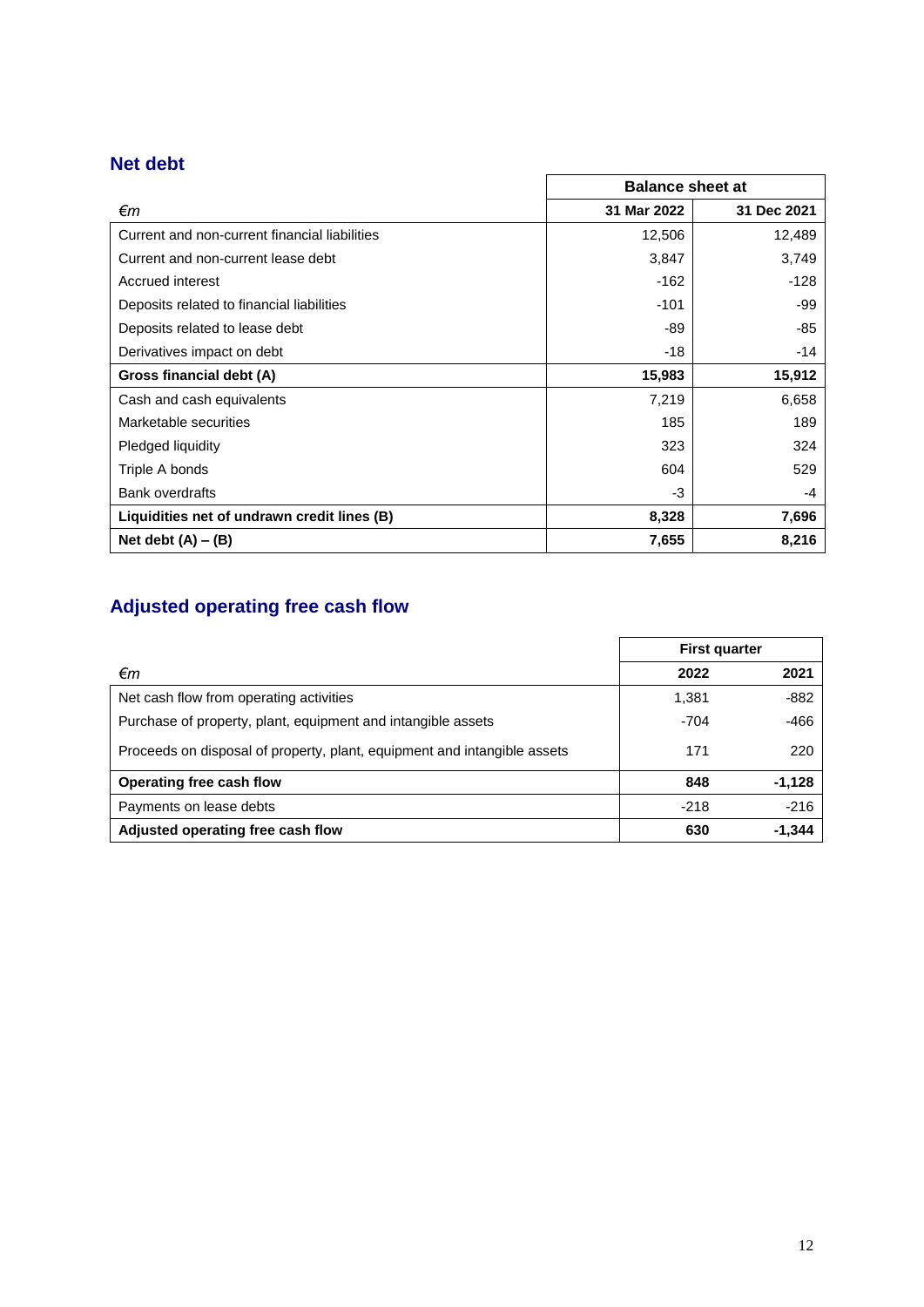## **Bridge from EBITDA to Financial capacity**

|                                                                   | <b>First quarter</b> |          |
|-------------------------------------------------------------------|----------------------|----------|
|                                                                   | 2022                 | 2021*    |
| <b>EBITDA</b>                                                     | 221                  | $-628$   |
| Provisions (CO2 and other)                                        | 11                   | 42       |
| Correction of spare parts inventory                               |                      |          |
| Addition to pension provisions                                    | 32                   | 76       |
| Reversal to pension provisions (cash-out)                         | $-13$                | -43      |
| Sales of tangible and intangible assets (excluding aeronauticals) | $\Omega$             | -39      |
| Income from operation activities - cash impact                    | 252                  | -591     |
| Restructuring costs                                               | $-56$                | $-45$    |
| Other non-current income and expenses                             | $-1$                 | $\Omega$ |
| Cost of financial debt                                            | $-144$               | $-168$   |
| Financial income                                                  | -5                   | -4       |
| Realized foreign exchange gain/loss                               | 14                   | 27       |
| Termination of trading hedges - cash                              | 0                    | -6       |
| Current income tax                                                | -4                   | -3       |
| <b>Financial capacity</b>                                         | 56                   | -790     |

 $\overline{1}$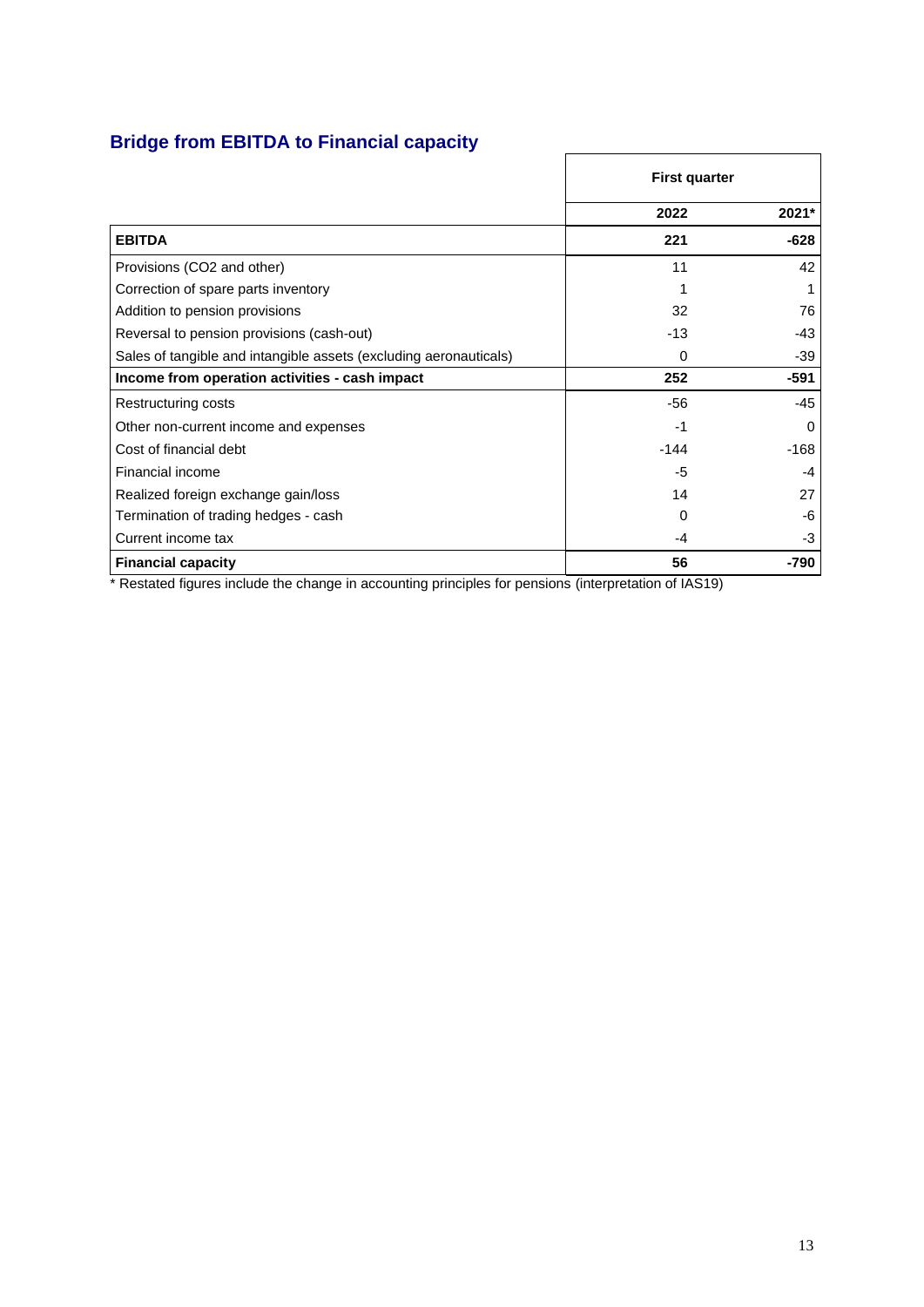## **Unit cost: net cost per ASK**

|                                                                                      | <b>First quarter</b> |          |
|--------------------------------------------------------------------------------------|----------------------|----------|
|                                                                                      | 2022                 | 2021*    |
| Revenues (in €m)                                                                     | 4,445                | 2,161    |
| Income/(loss) from current operations (in $\epsilon$ m) -/-                          | 350                  | 1,180    |
| Total operating expense (in €m)                                                      | 4,795                | 3,341    |
| Passenger network business – other revenues (in $\epsilon$ m)                        | $-105$               | -55      |
| Cargo network business – other revenues (in $\epsilon$ m)                            | $-114$               | $-91$    |
| Third-party revenues in the maintenance business (in $\epsilon$ m)                   | $-297$               | $-259$   |
| Transavia - other revenues (in $\epsilon$ m)                                         | 2                    | 0        |
| Third-party revenues of other businesses (in $\epsilon$ m)                           | -6                   | $-7$     |
| Net cost (in $\epsilon$ m)                                                           | 4,276                | 2,931    |
| Capacity produced, reported in ASK <sup>1</sup>                                      | 58,064               | 34,598   |
| Net cost per ASK (in $\epsilon$ cents per ASK)                                       | 7.36                 | 8.47     |
| Gross change                                                                         |                      | $-13.1%$ |
| Currency effect on net costs (in $\epsilon$ m)                                       |                      | -48      |
| Change at constant currency                                                          |                      | $-14.5%$ |
| Fuel price effect (in $\epsilon$ m)                                                  |                      | 162      |
| Net cost per ASK on a constant currency and fuel price basis (in € cents per<br>ASK) | 7.36                 | 9.08     |
| Change at constant currency and fuel price basis                                     |                      | $-18.9%$ |

\* Restated figures include the change in accounting principles for pensions (interpretation of IAS19) (1) The capacity produced by the transportation activities is combined by adding the capacity of the Passenger network (in ASK) to that of Transavia (in ASK).

#### **Group results Air France Group**

|                                                                             | <b>First quarter</b> |            |
|-----------------------------------------------------------------------------|----------------------|------------|
|                                                                             | 2022                 | Change     |
| Revenue (in $\epsilon$ m)                                                   | 2,681                | $+100.0\%$ |
| EBITDA (in $\epsilon$ m)                                                    | $-23$                | $+491$     |
| Operating result (en m $\epsilon$ )                                         | $-363$               | $+478$     |
| Operating margin (%)                                                        | $-13.5%$             | $+49.2$ pt |
| Operating cash flow before WCR and restructuring cash out (in $\epsilon$ m) | -88                  | $+534$     |
| Operating cash flow (before WCR and restructuring) margin                   | $-3.3%$              | $+43.1$ pt |

| <b>KLM Group</b><br><b>First quarter</b>                                    |       |            |
|-----------------------------------------------------------------------------|-------|------------|
|                                                                             | 2022  | Change     |
| Revenue (in $\epsilon$ m)                                                   | 1,903 | $+104.7%$  |
| EBITDA (in $\epsilon$ m)                                                    | 234   | $+346$     |
| Operating result (en m $\epsilon$ )                                         | 3     | $+340$     |
| Operating margin (%)                                                        | 0.2%  | $+36.4$ pt |
| Operating cash flow before WCR and restructuring cash out (in $\epsilon$ m) | 198   | $+311$     |
| Operating cash flow (before WCR and restructuring) margin                   | 10.4% | $+22.6$ pt |

*NB: Sum of individual airline results does not add up to Air France-KLM total due to intercompany eliminations at Group level*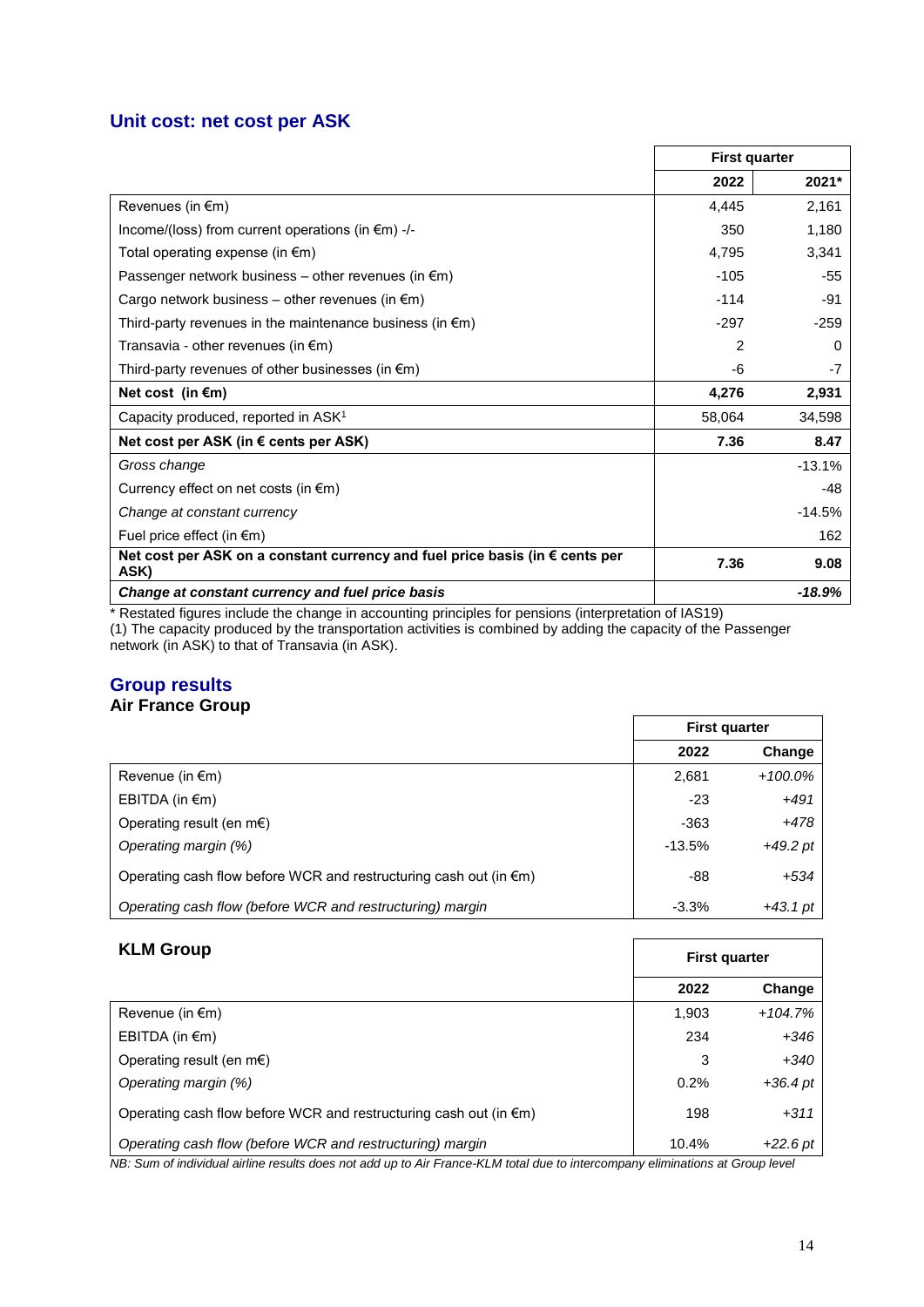# **Group fleet at 31 March 2022**

| Aircraft type                | <b>AF</b><br>(incl.<br>HOP) | <b>KL</b><br>(incl.<br>KLC&<br>MP) | <b>Transavia</b> | Owned                   | <b>Finance</b><br>lease | <b>Operating</b><br>lease | <b>Total</b>    | In<br>operation | Change /<br>31/12/21 |
|------------------------------|-----------------------------|------------------------------------|------------------|-------------------------|-------------------------|---------------------------|-----------------|-----------------|----------------------|
| B777-300                     | 43                          | 16                                 |                  | 18                      | 17                      | 24                        | 59              | 59              |                      |
| B777-200                     | 20                          | 15                                 |                  | 27                      |                         | 8                         | 35              | 33              | $-3$                 |
| B787-9                       | 10                          | 13                                 |                  | 5                       | 6                       | 12                        | 23              | 23              |                      |
| B787-10                      |                             | $\,6$                              |                  | $\overline{c}$          | 4                       |                           | 6               | 5               |                      |
| A380-800                     | 8                           |                                    |                  | 4                       | 1                       | 3                         | 8               |                 |                      |
| A350-900                     | 15                          |                                    |                  | 3                       | 6                       | 6                         | 15              | 15              | 3                    |
| A330-300                     |                             | 5                                  |                  |                         |                         | $\sqrt{5}$                | 5               | $\sqrt{5}$      | $\mathbf{1}$         |
| A330-200                     | 15                          | 6                                  |                  | 11                      |                         | 10                        | 21              | 21              |                      |
| <b>Total Long-Haul</b>       | 111                         | 61                                 | $\mathbf 0$      | 70                      | 34                      | 68                        | 172             | 161             | $\mathbf{1}$         |
| B737-900                     |                             | 5                                  |                  | $\sqrt{5}$              |                         |                           | $5\phantom{.0}$ | 5               |                      |
| B737-800                     |                             | 31                                 | 94               | 31                      | 10                      | 84                        | 125             | 120             | $\boldsymbol{4}$     |
| B737-700                     |                             | 10                                 | 4                | $\overline{7}$          |                         | $\overline{7}$            | 14              | 14              |                      |
| A321                         | 19                          |                                    |                  | 11                      |                         | 8                         | 19              | 19              |                      |
| A320                         | 42                          |                                    |                  | $\overline{4}$          | 4                       | 34                        | 42              | 40              | $-2$                 |
| A319                         | 28                          |                                    |                  | 12                      |                         | 16                        | 28              | 25              | $-3$                 |
| A318                         | 12                          |                                    |                  | 6                       |                         | 6                         | 12              | 12              |                      |
| A220-300                     | 8                           |                                    |                  | 5                       |                         | 3                         | 8               | 8               | $\overline{a}$       |
| <b>Total Medium-</b><br>Haul | 109                         | 46                                 | 98               | 81                      | 14                      | 158                       | 253             | 243             | $\mathbf{1}$         |
| Canadair Jet 1000            | 14                          |                                    |                  | 14                      |                         |                           | 14              | 10              | $-1$                 |
| Canadair Jet 700             |                             |                                    |                  |                         |                         |                           |                 |                 |                      |
| Embraer 195 E2               |                             | $\boldsymbol{9}$                   |                  |                         |                         | 9                         | 9               | 9               | $\overline{c}$       |
| Embraer 190                  | 19                          | 30                                 |                  | 16                      | 5                       | 28                        | 49              | 49              | $\overline{a}$       |
| Embraer 175                  |                             | 17                                 |                  | 3                       | 14                      |                           | 17              | 17              |                      |
| Embraer 170                  | 15                          |                                    |                  | 10                      |                         | 5                         | 15              | 13              | $-2$                 |
| Embraer 145                  | $\ensuremath{\mathsf{3}}$   |                                    |                  | 3                       |                         |                           | $\mathbf{3}$    |                 |                      |
| <b>Total Regional</b>        | 51                          | 56                                 | $\pmb{0}$        | 46                      | 19                      | 42                        | 107             | 98              | $\mathbf{1}$         |
| B747-400ERF                  |                             | 3                                  |                  | 3                       |                         |                           | 3               | 3               |                      |
| B747-400BCF                  |                             | 1                                  |                  | 1                       |                         |                           | 1               | 1               |                      |
| <b>B777-F</b>                | $\overline{c}$              |                                    |                  |                         |                         | $\overline{2}$            | $\mathbf{2}$    | $\overline{c}$  |                      |
| <b>Total Cargo</b>           | $\mathbf 2$                 | $\boldsymbol{4}$                   | $\mathbf 0$      | $\overline{\mathbf{4}}$ | $\pmb{0}$               | $\mathbf{2}$              | 6               | 6               | 0                    |
|                              |                             |                                    |                  |                         |                         |                           |                 |                 |                      |
| <b>Total</b>                 | 273                         | 167                                | 98               | 201                     | 67                      | 270                       | 538             | 508             | $\mathbf{3}$         |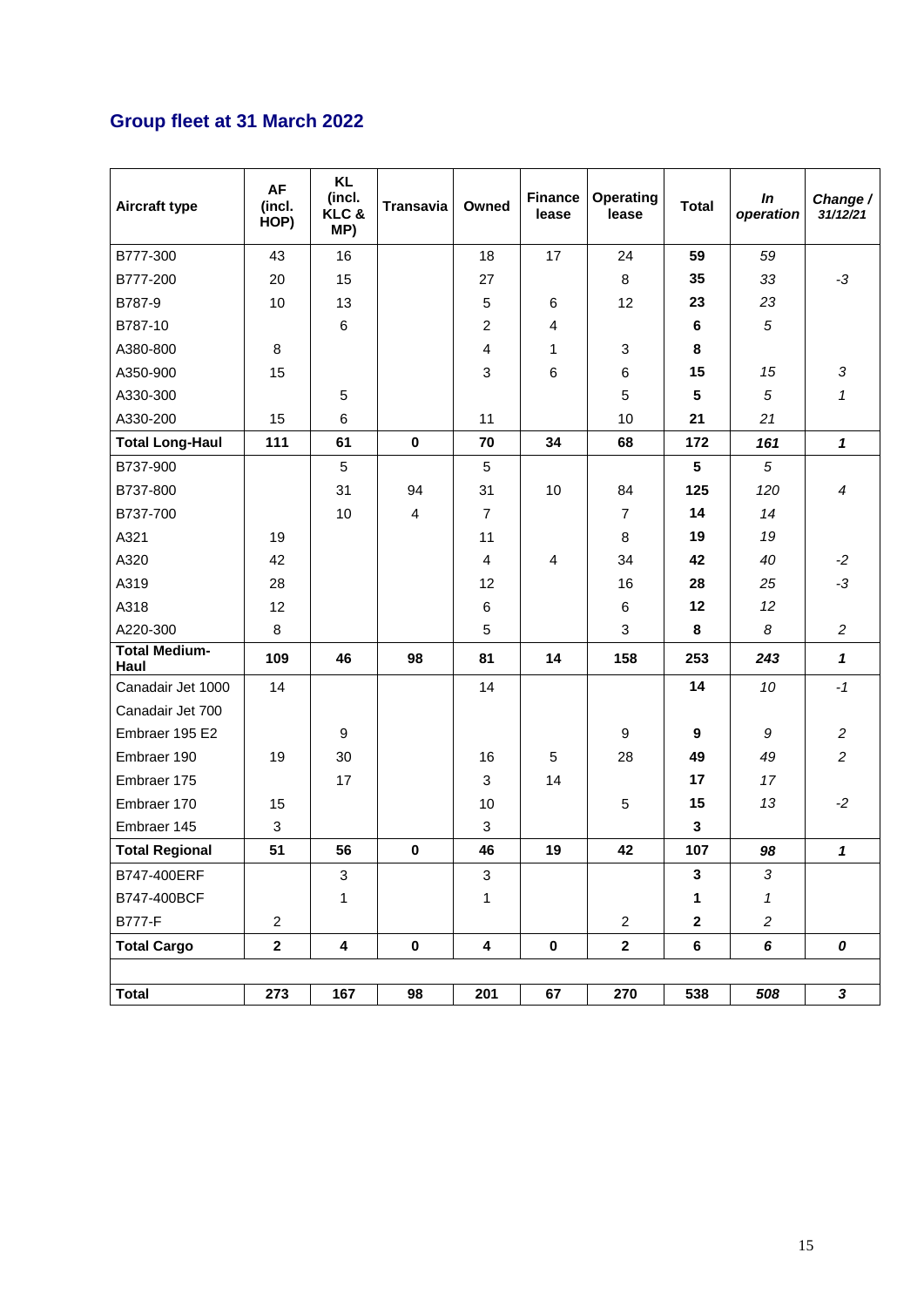## **FIRST QUARTER 2022 TRAF FIC**

## **Passenger network activity\***

|                                   | Q <sub>1</sub> |        |           |  |  |
|-----------------------------------|----------------|--------|-----------|--|--|
| Total Passenger network*          | 2022           | 2021   | Variation |  |  |
| Passengers carried ('000s)        | 11,942         | 4.467  | 167.3%    |  |  |
| Revenue pax-kilometers (m RPK)    | 38,866         | 13,431 | 189.4%    |  |  |
| Available seat-kilometers (m ASK) | 52,570         | 33,586 | 56.5%     |  |  |
| Load factor (%)                   | 73.9%          | 40.0%  | 33.9      |  |  |
| Long-haul                         |                |        |           |  |  |
| Passengers carried ('000s)        | 4,384          | 1,569  | 179.5%    |  |  |
| Revenue pax-kilometers (m RPK)    | 32,326         | 10,964 | 194.8%    |  |  |
| Available seat-kilometers (m ASK) | 43,240         | 29.326 | 47.4%     |  |  |
| Load factor (%)                   | 74.8%          | 37.4%  | 37.4      |  |  |
| <b>North America</b>              |                |        |           |  |  |
| Passengers carried ('000s)        | 1,241          | 274    | 352.8%    |  |  |
| Revenue pax-kilometers (m RPK)    | 9.056          | 2.030  | 346.2%    |  |  |
| Available seat-kilometers (m ASK) | 13,152         | 7,063  | 86.2%     |  |  |
| Load factor (%)                   | 68.9%          | 28.7%  | 40.1      |  |  |
| <b>Latin America</b>              |                |        |           |  |  |
| Passengers carried ('000s)        | 675            | 195    | 246.9%    |  |  |
| Revenue pax-kilometers (m RPK)    | 6,511          | 1,863  | 249.4%    |  |  |
| Available seat-kilometers (m ASK) | 7.657          | 5.293  | 44.7%     |  |  |
| Load factor (%)                   | 85.0%          | 35.2%  | 49.8      |  |  |
| Asia / Middle East                |                |        |           |  |  |
| Passengers carried ('000s)        | 634            | 275    | 130.7%    |  |  |
| Revenue pax-kilometers (m RPK)    | 4,392          | 1,848  | 137.7%    |  |  |
| Available seat-kilometers (m ASK) | 7.219          | 7.244  | $(0.3\%)$ |  |  |
| Load factor (%)                   | 60.8%          | 25.5%  | 35.3      |  |  |
| Africa                            |                |        |           |  |  |
| Passengers carried ('000s)        | 816            | 417    | 95.8%     |  |  |
| Revenue pax-kilometers (m RPK)    | 4,792          | 2,266  | 111.5%    |  |  |
| Available seat-kilometers (m ASK) | 6,298          | 4,801  | 31.2%     |  |  |
| Load factor (%)                   | 76.1%          | 47.2%  | 28.9      |  |  |
| Caribbean / Indian Ocean          |                |        |           |  |  |
| Passengers carried ('000s)        | 1,018          | 408    | 149.4%    |  |  |
| Revenue pax-kilometers (m RPK)    | 7,575          | 2,957  | 156.2%    |  |  |
| Available seat-kilometers (m ASK) | 8,914          | 4,926  | 81.0%     |  |  |
| Load factor (%)                   | 85.0%          | 60.0%  | 25.0      |  |  |
| <b>Short and Medium-haul</b>      |                |        |           |  |  |
| Passengers carried ('000s)        | 7,557          | 2,899  | 160.7%    |  |  |
| Revenue pax-kilometers (m RPK)    | 6,541          | 2,467  | 165.1%    |  |  |
| Available seat-kilometers (m ASK) | 9,331          | 4,260  | 119.1%    |  |  |
| Load factor (%)                   | 70.1%          | 57.9%  | 12.2      |  |  |
| Air France and KLM                |                |        |           |  |  |

#### **Transavia activity**

| Transavia                         | 2022  | 2021  | Variation |  |  |
|-----------------------------------|-------|-------|-----------|--|--|
| Passengers carried ('000s)        | 2.581 | 352   | 633.2%    |  |  |
| Revenue pax-kilometers (m RPK)    | 4.268 | 583   | 632.6%    |  |  |
| Available seat-kilometers (m ASK) | 5.494 | 1.011 | 443.2%    |  |  |
| Load factor $(\%)$                | 77.7% | 57.6% | 20.1      |  |  |

## **Total Group passenger activity\*\***

|                                   | Q1     |        |           |  |  |  |
|-----------------------------------|--------|--------|-----------|--|--|--|
| Total Group**                     | 2022   | 2021   | Variation |  |  |  |
| Passengers carried ('000s)        | 14.522 | 4.819  | 201.3%    |  |  |  |
| Revenue pax-kilometers (m RPK)    | 43,134 | 14.014 | 207.8%    |  |  |  |
| Available seat-kilometers (m ASK) | 58,064 | 34,598 | 67.8%     |  |  |  |
| Load factor $(\%)$                | 74.3%  | 40.5%  | 33.8      |  |  |  |

\*\* Air France, KLM and Transavia

#### **Cargo activity**

| <b>UGIYU GULIVILY</b>      | Q1    |       |                  |  |  |
|----------------------------|-------|-------|------------------|--|--|
| <b>Total Group</b>         | 2022  | 2021  | <b>Variation</b> |  |  |
| Revenue tonne-km (m RTK)   | .766  | 2.074 | $(14.9\%)$       |  |  |
| Available tonne-km (m ATK) | 2.974 | 2,688 | 10.6%            |  |  |
| Load factor (%)            | 59.4% | 77.2% | (17.8)           |  |  |